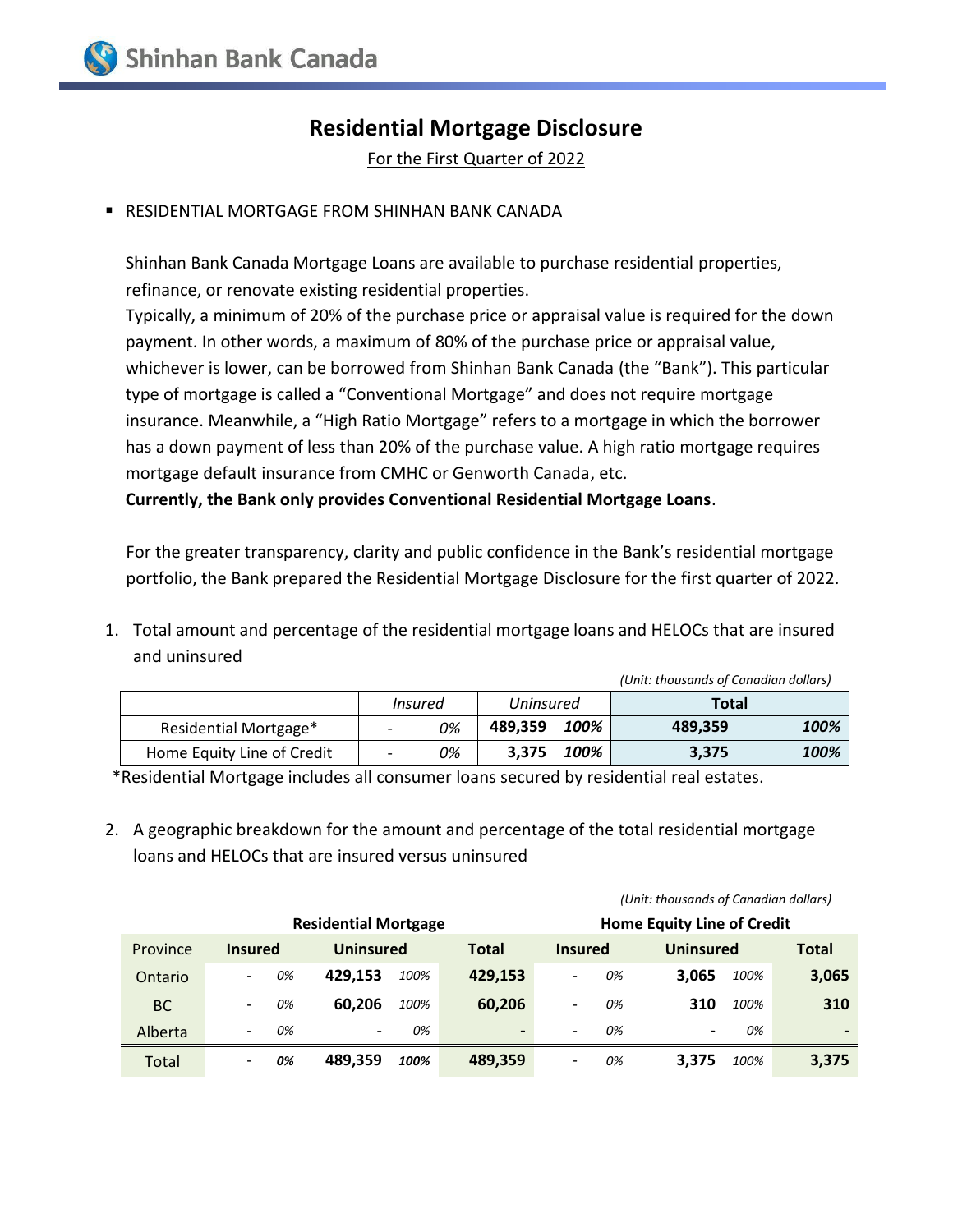3. The percentage of residential mortgages that fall within various amortization period ranges

*Remaining Amortization as of March 31st , 2022*

| Amortization<br>Period        | 1 -20 Years              | 21 -25 Years             | 26 -30 Years             | More than<br>30 Years    | <b>Total</b>             |
|-------------------------------|--------------------------|--------------------------|--------------------------|--------------------------|--------------------------|
| Canada                        | 3.0%                     | 12.5%                    | 84.6%                    | 0%                       | 100%                     |
| Other<br><b>Jurisdictions</b> | $\overline{\phantom{a}}$ | $\overline{\phantom{0}}$ | $\overline{\phantom{0}}$ | $\overline{\phantom{0}}$ | $\overline{\phantom{0}}$ |

4. Average Loan-to-Value (LTV) ratio for the newly originated Residential Mortgage Loans and HELOCs (1<sup>st</sup> Quarter of 2022)

|  | (Units: thousands of Canadian dollars) |            |                             |        |                                               |  |  |
|--|----------------------------------------|------------|-----------------------------|--------|-----------------------------------------------|--|--|
|  | Loan Type                              |            | <b>Residential Mortgage</b> |        |                                               |  |  |
|  |                                        | Conforming | Non-conforming              | Total  | Home Equity Line of Credit                    |  |  |
|  | Amount                                 | 59,323     |                             | 59,323 | 487                                           |  |  |
|  | Average LTV                            | 68.52%     | 0%                          | 68.52% | <b>HELOC Only: 15.38%</b><br>Combined: 65.50% |  |  |

5. A Geographical Breakdown of the Average LTV ratio for the newly originated Residential Mortgage Loans and HELOCs (1<sup>st</sup> Quarter of 2022)